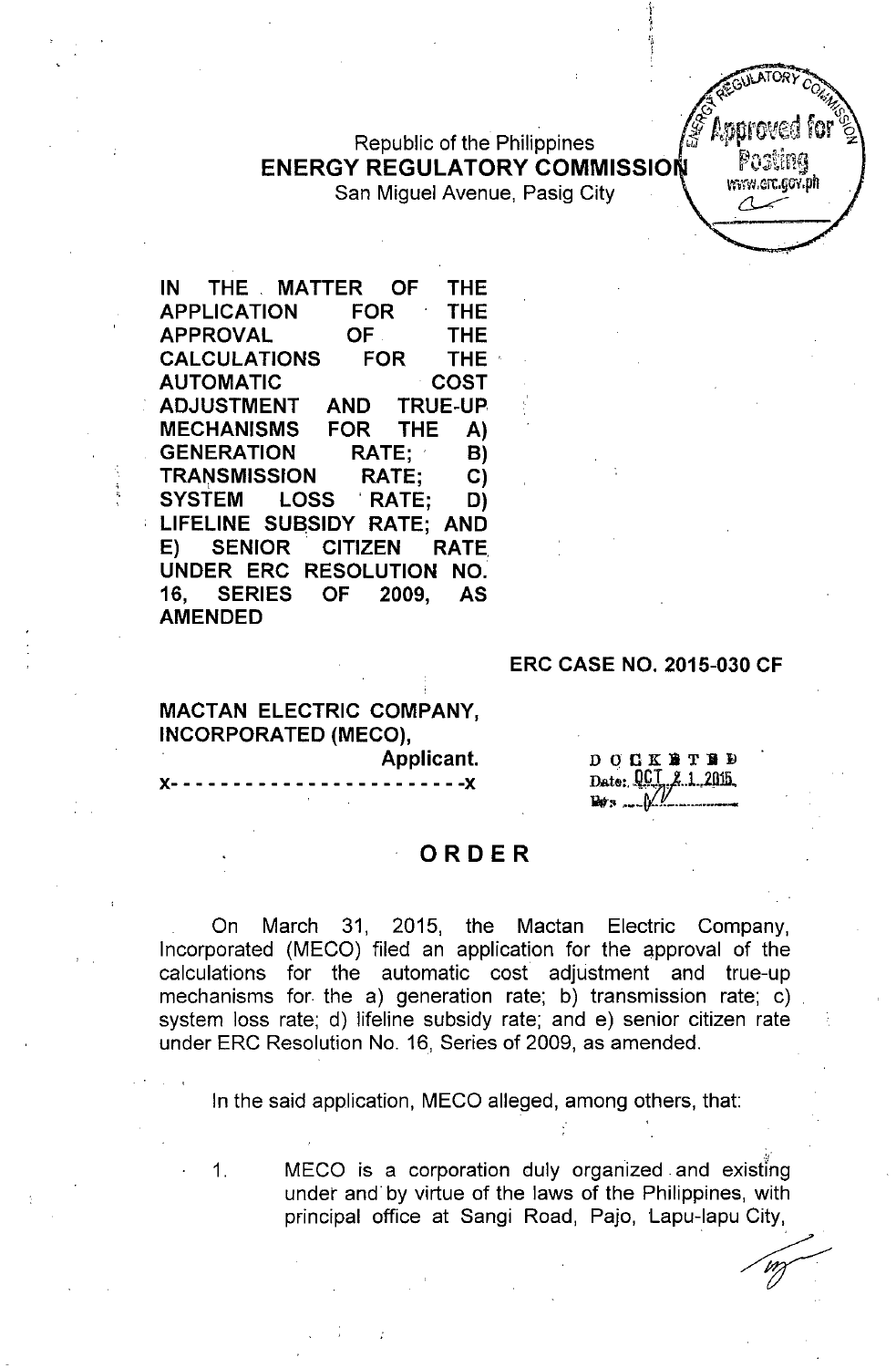Cebu where it may be served with summons and other legal processes.

MECO is the exclusive franchise holder issued by Congress of the Philippines to operate an electric light and power services in the City of Lapu-Iapu and Municipality of Cordova, both in the Province of Cebu;

- 2. The ERC adopted Resolution No. 16, Series of 2009 ("A Resolution Adopting the Rules Governing the Automatic Cost Adjustment and True-Up Mechanisms and Corresponding Confirmation Process for Distribution Utilities") (the "Rules" for brevity) on July 13, 2009 which established the procedure for the automatic recovery or refund of pass through costs and the confirmation process that would govern the automatic cost adjustment and true-up mechanisms approved by the ERC;
- 3. The ERC also adopted Resolution No. 23, Series of 2009 ("A Resolution Adopting the Template for the Distribution Utilities' (DUS) Filing Pursuant to the "Rules Governing the Automatic Cost Adjustment and True-Up Mechanisms and Corresponding Confirmation Process for Distribution Utilities") on October 12, 2009 which directed "all DUs to adopt the template on the Uniform Over/Under Recovery in the filing of their respective over/under recoveries which is posted on the ERC website and available upon request from the ERC Investigation and Enforcement Division";
- 4. The ERC also adopted Resolution No. 23, Series of 2010 ("A Resolution Adopting the Rules Implementing the Discounts to Qualified Senior Citizen End-Users and Subsidy from the Subsidizing End-Users on Electricity Consumption Under Sections 4 and 5 of Republic Act No. 9994) on December 15, 2010. Section 3 of Article 7 of the aforementioned Resolution states that the ERC shall verify the over or under recovery in the Senior Citizen Discount and Subsidy Rates once every three (3) years to coincide and in accordance with the time frames as set forth under Article 5 of the Rules;

*(J*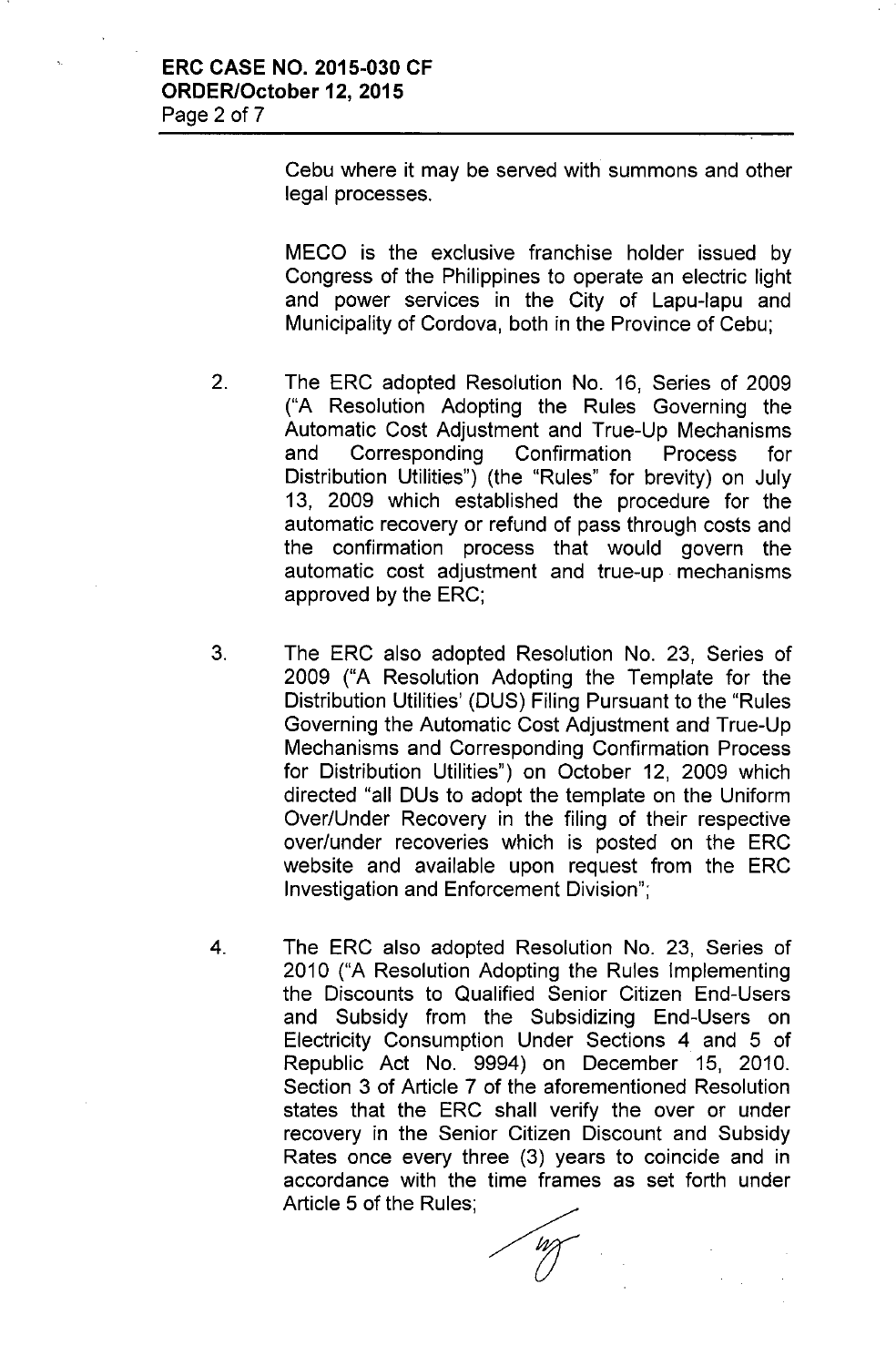## **ERC CASE NO. 2015-030 CF ORDER/October 12, 2015** Page 3 of 7

5. On May 31, 2012, MECO filed an application for the approval of the calculations for the automatic cost adjustment and true-up mechanisms for the a) generation rate; b) transmission rate; c) system loss rate; d) lifeline subsidy rate; and e) interclass cross subsidy rate under ERC Case No, 2012-034 CF, covering the period starting from the time MECO's approved unbundled rates became effective until December 2011.

> The Commission resolved the application in its Decision dated September 2, 2014;

6. Based on the Rules and the foregoing Resolutions and using the prescribed template, MECO has calculated the over and under recoveries on the Generation Rate, Transmission Rate, System Loss Rate, Lifeline Subsidy Rate and Senior Citizen Rate for the period January 2012 to December 2014 as follows:

| <b>Pass Through</b><br>Costs | <b>Allowable</b><br><b>Revenue/Discount</b> | <b>Actual Revenue/</b><br><b>Subsidy</b> | <b>Difference</b><br>(Over) Under |
|------------------------------|---------------------------------------------|------------------------------------------|-----------------------------------|
| <b>Generation Rate</b>       | 5,946,593,266.65                            | 5,914,684,744.98                         | 31,908,521.68                     |
| <b>Transmission Rate</b>     | 690,388,233.63                              | 689,689,879.55                           | 698, 354.08                       |
| <b>System Loss Rate</b>      | 751,412,596.97                              | 756,453,936.38                           | (5,041,339.41)                    |
| <b>Lifeline Subsidy Rate</b> | 72,214,901.93                               | 72,649,180.89                            | (434, 278.96)                     |
| <b>Senior Citizen Rate</b>   | 1,205,800.79                                | 0.00                                     | 1,205,800.79                      |
| <b>Total</b>                 | 7,461,814,799.97                            | 7,433,477,741.79                         | 24,337,058.17                     |

7. In support of this application for the approval and confirmation of MECO's calculations on the automatic cost adjustments it implemented and the true-up of other pass-through charges approved by the ERC, MECO has attached the following documents:

| <b>REFERENCE</b> | <b>INFORMATION PROVIDED</b>               |  |
|------------------|-------------------------------------------|--|
| Schedule A       | Computation of Over/Under Recovery for    |  |
|                  | Generation Rate with Supporting Documents |  |
| Schedule B       | Computation of Over/Under Recovery for    |  |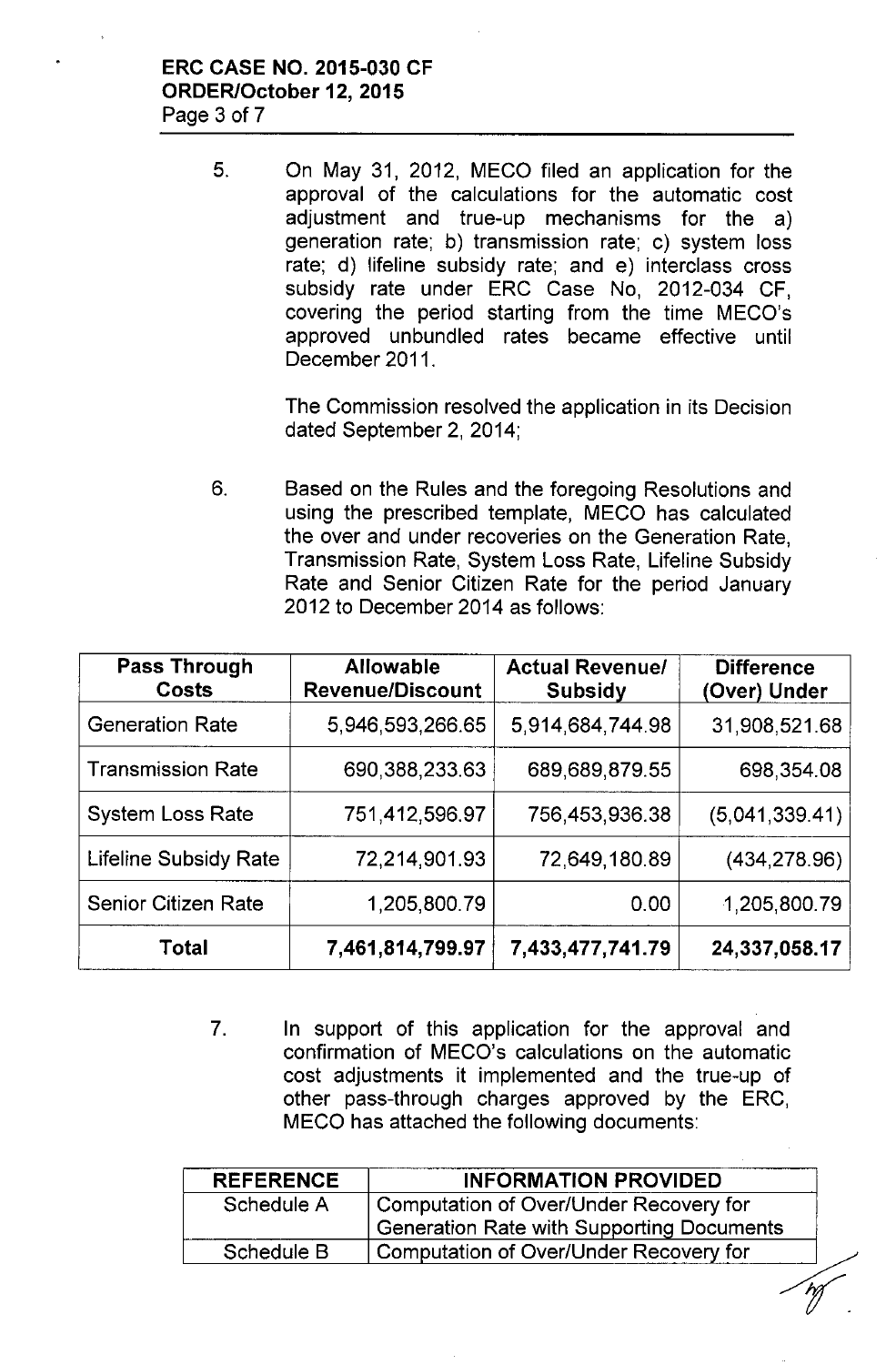# **ERC CASE NO. 2015-030 CF ORDER/October 12, 2015**

Page 4 of 7

|            | <b>System Loss Rate with Supporting Documents</b>  |  |  |
|------------|----------------------------------------------------|--|--|
| Schedule C | Computation of Over/Under Recovery for             |  |  |
|            | <b>Transmission Rate with Supporting Documents</b> |  |  |
| Schedule D | Computation of Over/Under Recovery for             |  |  |
|            | Lifeline Subsidy Rate with Supporting              |  |  |
|            | <b>Documents</b>                                   |  |  |
| Schedule E | <b>Computation of Over/Under Recovery for</b>      |  |  |
|            | Senior Citizen Subsidy and Discount with           |  |  |
|            | <b>Supporting Documents</b>                        |  |  |
| Schedule F | Summary of Over/Under Recoveries from 2012         |  |  |
|            | to 2014                                            |  |  |

- 8. MECO requests for the approval of its application to allow for the timely recovery/refund of the calculated over or under recoveries; and
- 9. MECO prays that after due notice and hearing and consideration, this application be approved and the following over and under recoveries be approved:

| Pass Through<br><b>Costs</b> | <b>Allowable</b><br><b>Revenue/Discount</b> | <b>Actual Revenue/</b><br><b>Subsidy</b> | <b>Difference</b><br>(Over) Under |
|------------------------------|---------------------------------------------|------------------------------------------|-----------------------------------|
| <b>Generation Rate</b>       | 5,946,593,266.65                            | 5,914,684,744.98                         | 31.908,521.68                     |
| <b>Transmission Rate</b>     | 690,388,233.63                              | 689,689,879.55                           | 698, 354.08                       |
| <b>System Loss Rate</b>      | 751,412,596.97                              | 756,453,936.38                           | (5,041,339.41)                    |
| <b>Lifeline Subsidy Rate</b> | 72,214,901.93                               | 72,649,180.89                            | (434, 278.96)                     |
| <b>Senior Citizen Rate</b>   | 1,205,800.79                                | 0.00                                     | 1,205,800.79                      |
| Total                        | 7,461,814,799.97                            | 7,433,477,741.79                         | 24,337,058.17                     |

Finding the said application sufficient in form and in substance with the required fees having been paid, the same is hereby set for jurisdictional hearing, expository presentation, pre-trial conference and evidentiary hearing on **November 25, 2015 (Wednesday) at nine o'clock in the morning (9:00 A.M.) at the ERC Hearing Room, 15th Floor, Pacific Center Building, San Miguel Avenue, Pasig City.**

MECO is hereby directed to cause the publication of the attached Notice of Public Hearing, at its own expense, once (1x) in a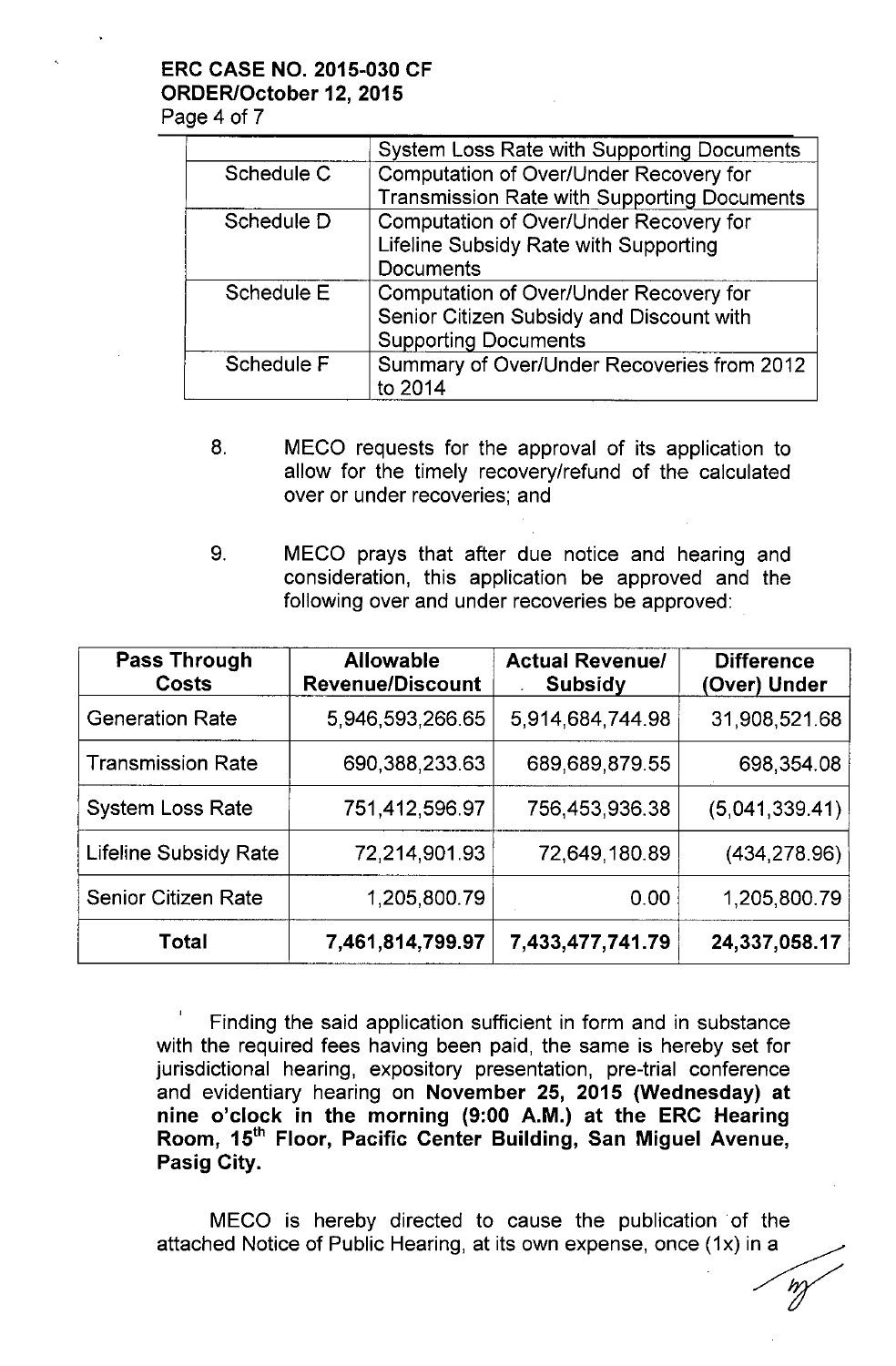## **ERC CASE NO. 2015-030 CF ORDER/October 12, 2015** Page 5 of 7

newspaper of general circulation in the Philippines, with the date of the publication to be made not later than ten (10) days before the scheduled date of initial hearing. It is also directed to inform the consumers within its franchise area, by any other means available and appropriate, of the filing of the instant application, its reasons therefor, and of the scheduled hearing thereon.

Let copies of the application, this Order and the attached Notice of Public Hearing be furnished the Office of the Solicitor General (OSG), the Commission on Audit (COA), and the Committees on Energy of both Houses of Congress. They are hereby requested, if they so desire, to send their duly authorized representatives at the scheduled hearing.

Likewise, let copies of this Order and the attached Notice of Public Hearing be furnished the Offices of the Governor of Cebu and the Mayors of the Cities/Municipalities within MECO's franchise area for the appropriate posting thereof on their respective bulletin boards.

MECO is directed to furnish all those making requests therefor with copies of the application and its attachments, subject to reimbursement of reasonable photocopying costs.

On the date of the initial hearing and pre-trial conference, MECO must submit to the Commission its written Compliance with the jurisdictional requirements attaching therewith, methodically arranged and duly marked, the evidences on the actual posting and publication of the Notice of Public Hearing consisting of certifications issued to that effect, signed by the afore-mentioned Mayors or their duly authorized representatives, bearing the seals of their offices, and the affidavit of the Editor or Business Manager of the newspaper where the said Notice of Public Hearing was published together with the complete issue of the said newspaper, and such other proofs of compliance with the requirements of the Commission.

MECO and all interested parties are directed to submit, at least five (5) days before the date of initial hearing and pre-trial conference, their respective Pre-trial Briefs containing, among others:

- a) a summary of admitted facts and proposed stipulation of facts;
- b) the issues to be tried or resolved;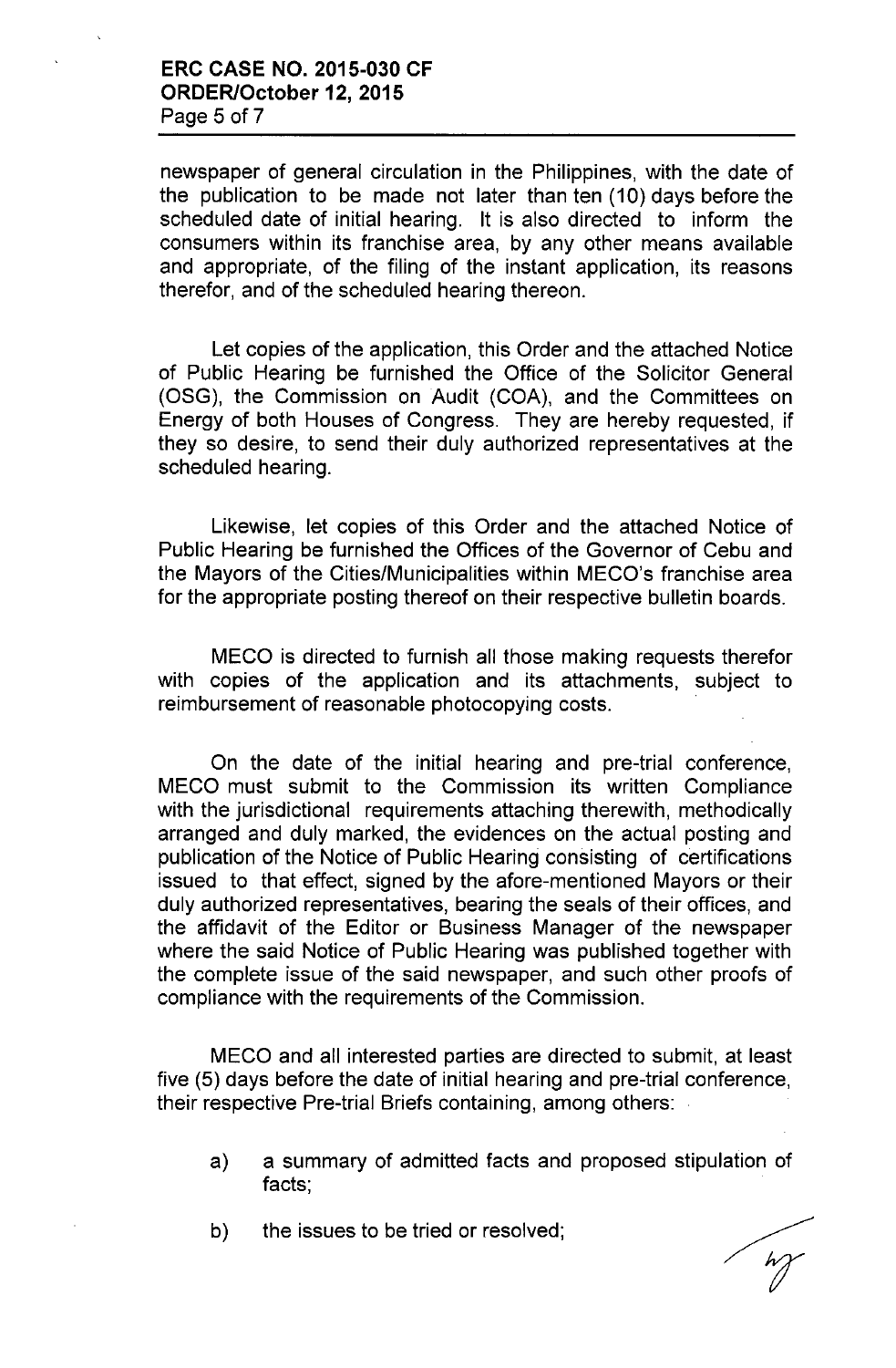- c) the documents or exhibits to be presented, stating the purposes and proposed markings thereof; and
- d) the number and names of the witnesses, with their written testimonies in an individual affidavit form, to be attached to the Pre-trial Brief.

Failure of MECO to submit the required Pre-trial Brief and Judicial Affidavits of its witnesses within the prescribed period shall be a ground for cancellation of the scheduled hearing, and the resetting of which shall be six (6) months from said date of cancellation.

As part of the pre-trial conference, MECO must also be prepared to make an expository presentation of its application, aided by whatever communication medium that it may deem appropriate for the purpose, in order to put in plain words and explain, for the benefit of the consumers and other concerned parties, what the application is all about and the reasons and justifications being cited in support thereof.

# **SO ORDERED.**

Pasig City, October 12, 2015.

FOR AND BY AUTHORITY OF THE COMMISSION:

**JOSE VICENTE B. SÁLAZAR** Chairman  $n \rightarrow \sqrt{ }$ ERC  $1.11 - 2015 - 019 - 00862$  $\mathbb{Z}_{2}^{(1)}$ 



NOS/LVB/VACA/2015-030 CF MECO ORD.doc